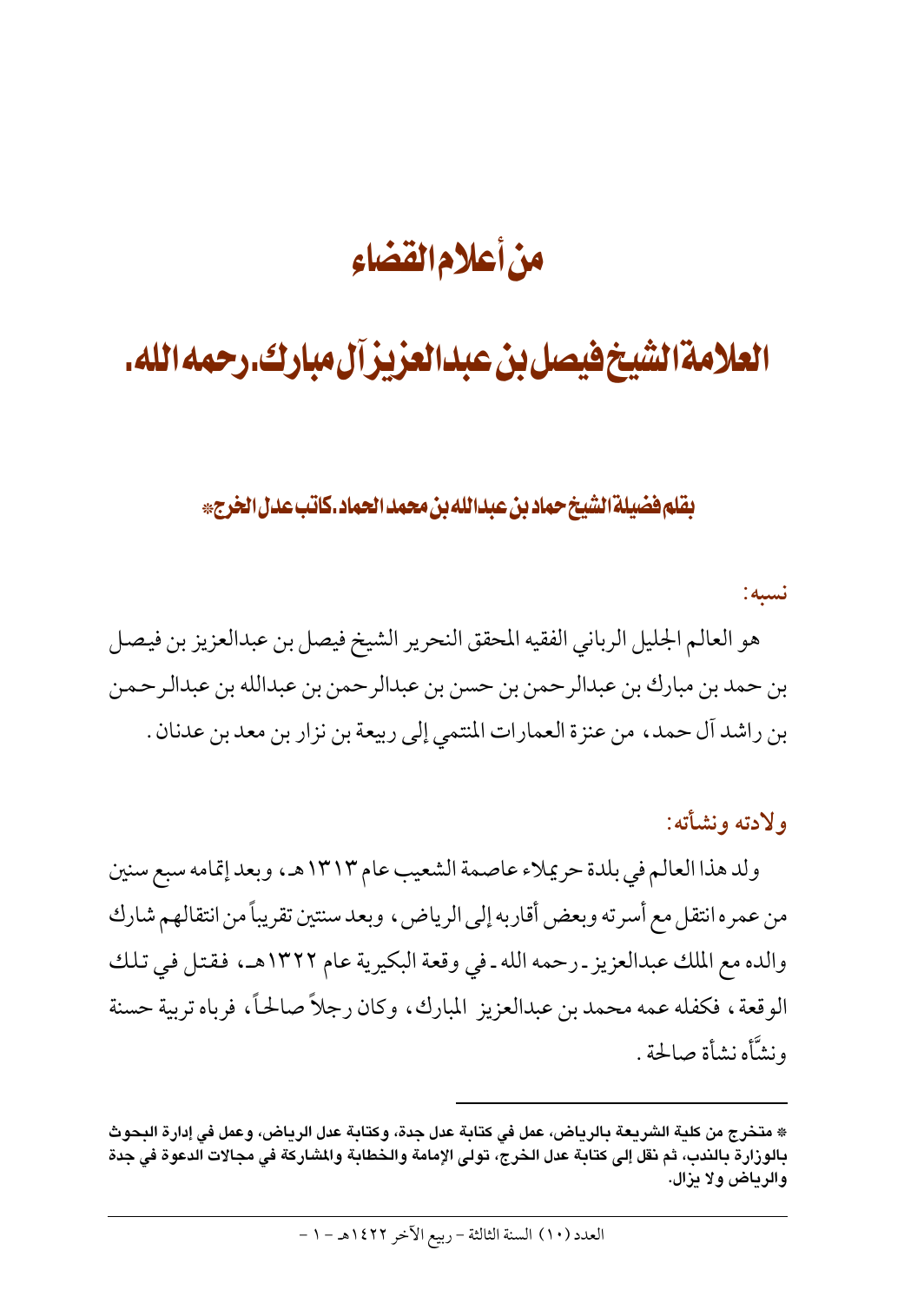طلبه للعلم وأبرز شيوخه:

تلقى القرآن الكريم في سن التمييز على مقرىء يقال له عبدالعزيز الخيال، وفي عـام ١٣٣١هـ عاد إلى بلده حريلاء فشرع في طلب العلم، فكان أول ما اهتم به مؤلفات الشيخ محمد بن عبدالوهاب، وكان شيخه فيها جده لأمه الشيخ ناصر بن محمد بن ناصر ، كما حفظ القرآن في تلك الحقبة عن ظهر قلب، وقرأ في الحديث على عمه الشيخ محمد بن فيصل بن مبارك، وعلى قاضي بلدان المحمل الشيخ عبدالله بن محمد الحجازي، وعلى الشيخ عبدالله بن فيصل الدوسري في الأصول والفروع.

ثم عاد إلى الرياض فقرأ على العلامة الشيخ عبدالله بن عبداللطيف في كتاب التوحيد والعقيدة الواسطية وشرح الطحاوية، وقرأ على العلامة الشيخ سعد بن عتيق في الفقه والحديث، وعلى الشيخ عبدالرحمن بن داود الفرائض، وعلى الشيخ حمد ابن فارس النحو ، وانتقل إلى المجمعة ليأخذ عن قاضيها العلامة الشيخ عبداله العنقري ، ثم سافر إلى الأحساء فقرأ على قاضي الأحساء الشيخ عبدالعزيز بن بشر ، ثم واصل سيره إلى قطر ، فقرأ على العلامة الشيخ محمد بن عبدالعزيز بن مانع ، ثم عاد إلى الرياض فقرأ على سماحة الشيخ محمد بن إبراهيم أل الشيخ والشيخ عبدالعزيز النمر ، حتى نبغ في عدة فنون وعلوم، وأجيز بالرواية عن العنقري وابن عتيق وفقهاء الحنابلة .

#### أعماله:

أولاً : شارك في بعض الغزوات والمشاهد مع الملك عبدالعزيز ـ رحمه الله ـ وقد أبليي فيهن بلاءً حسناً، ومن تلك المشاهد معركة «جراب» التي دارت بين الملك عبدالعزيز آل سعود والأمير سعود بن عبدالعزيز أل رشيد عام ١٣٣٣هـ.

ثانياً : بعثه الملك عبدالعزيز واعظاً ومرشداً إلى بلدان الحجاز وتهامة، فنفع الله به . ثالثاً: ولي القضاء في تسعة بلدان، وهي قضاء تثليث، ثم نقل إلى أبها، ثم نقل منها إلى قضاء قرية ، ثم نقل منها إلى تربة ، ثم طلبه أهالي أبها فأعيد إليها ، ثم نقل إلى القنفذة ،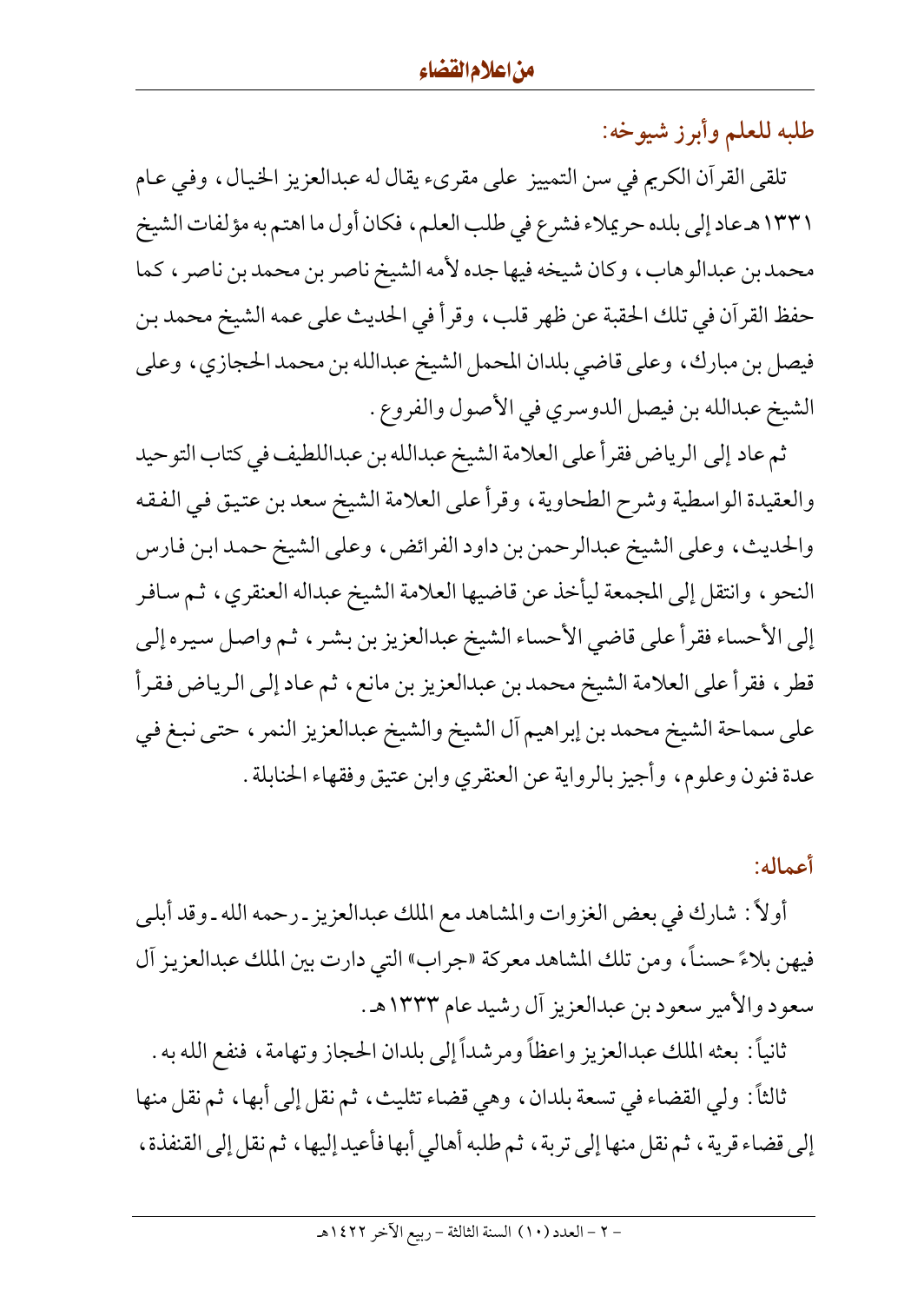ثم إلى الخرمة ، ثم إلى رنية ، ثم إلى ضرماء ، ثم نقل منها إلى قضاء الجوف ، وظل قاضياً في الجوف قرابة خمسة عشر عاماً حتى توفى ودفن بها .

رابعاً: جلس للتدريس والتعليم في جميع المدن والبلدان التي تولي القضاء فيها ، وتقلد الإمامة والخطابة في جوامعها .

ومن أبرز طلابه قبل قدومه للجوف الشيخ عبدالرحمن سعد قاضي الرياض وحريملاء ـ رحمه الله ـ .

وكان أول ما قدم الجوف عام ١٣٦٢هـ بدأ ببناء جامع كبير على نفقته يعرف باسمه حتى الآن، وولى الإمامة والخطابة والتدريس فيه ، وكان يكتظ بالطلبة والمستفيدين ، وكان يعتني بتدريس القرأن والعقيدة والفقه والحديث والفرائض والنحو ، ويوصىي طلبته بحفظ القرآن والمتون، وكان يتمثل قول النبي<: «العلم ثلاثة وما سوى ذلك فضل : آية محكمة ، وسنَّة قائمة ، وفريضة عادلة» وكان إذا لمس الأهلية في بعض طلابه عينه إماماً ومدرساً في أحد المساجد .

ومن أبرز طلابه الذين درسوا عليه في الجوف:

١ ـ الشيخ عبدالله بن عبدالوهاب من أهالي حريملاء ، قدم معه إلى الجوف ، وكان معه في تنقلاته قبل ذلك، وكان قد تولي كتابة الضبط وغيرها لديه في المحكمة، وكان محل ثقة لديه مما جعله ينيبه في كثير من الأعمال، وبعد وفاة المترجم له ولي القضاء في عدة بلدان ثم أحيل إلى التقاعد .

٢ ـ الشيخ عبدالعزيز العقل، تولى العمل في الدعوة والتدريس في الجوف حتى أحيل للتقاعد، وقد تولى إمامة أحد المساجد بالجوف .

٣ ـ الشيخ حمود بن متروك البلهيد، تولى القضاء في الجوف إضافة إلى إمامته لأحد الجوامع بالجوف .

٤ ـ الشيخ صالح بن متروك البلهيد، تولي إدارة تعليم البنات بالجوف، ثم أحيل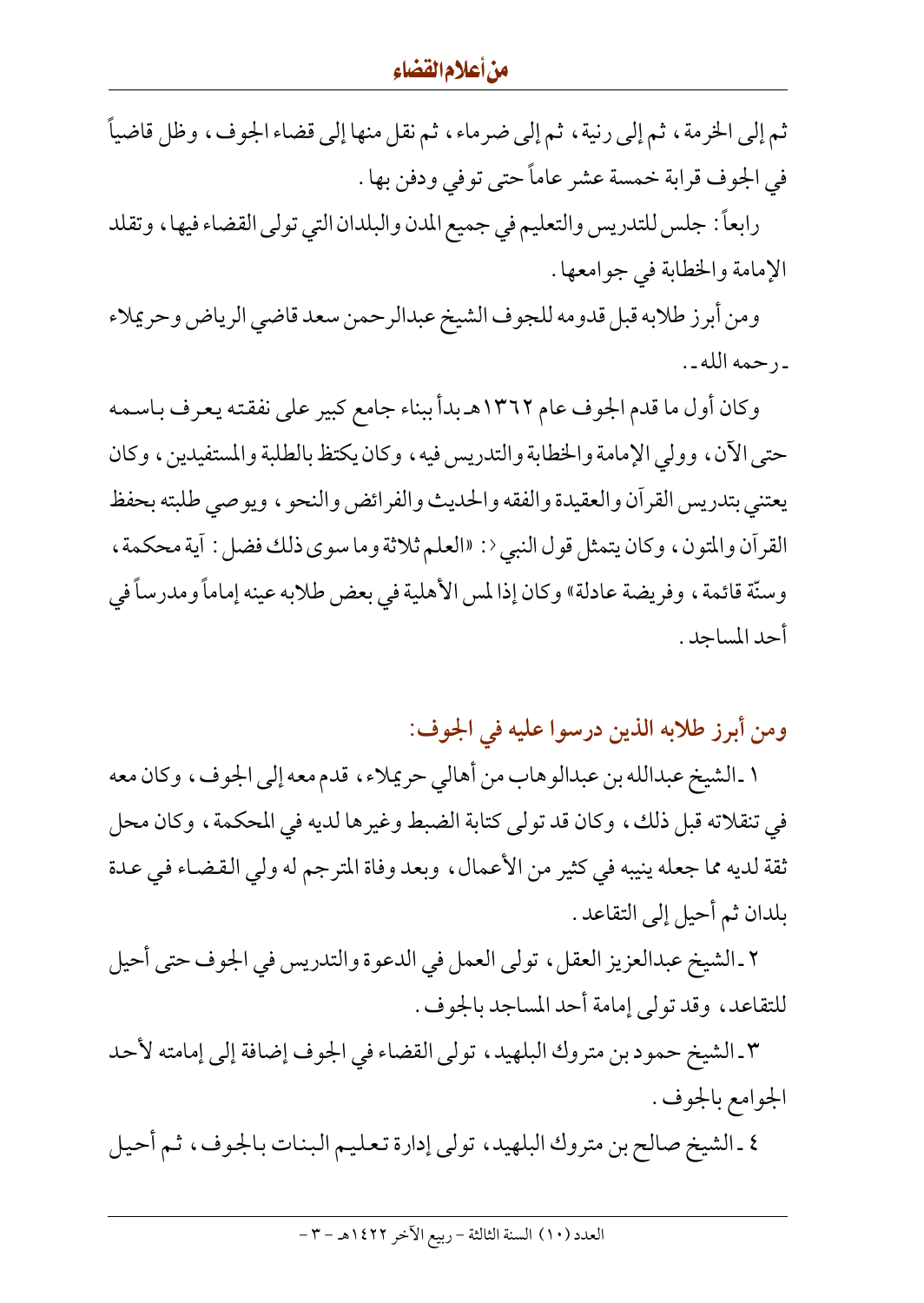للتقاعد، وقد خلف شيخه المترجم له في إمامة مسجده . ٥ ـ الشيخ إسماعيل البلال الدرعان ، تولَّى كتابة العدل في الجوف ، ثم أحيل للتقاعد ، وهو إمام لأحد المساجد بالجوف. ٦ ـ الشيخ عبدالله الحمود، تولى القضاء في عدة بلدان وفي محكمة التمييز . ٧ ـ سعد بن محمد بن حسين ، من أهالي حريملاء ، قدم بعد مقدم المترجم له إلى الجوف ولازمه وقام بخدمته في صحته ومرضه، وحضر مجالس قضائه وتعليمه، تولي إمامة أحد المساجد في حريلاء . ٨ ـ عبدالواحد الحموان، تولى إدارة الأحوال المدنية بالجوف، ثم أحيل إلى التقاعد . ٩ ـ عارف مقطعي المسعر ، تولي إدارة تعليم البنين بمنطقة الجوف . هذا ما تيسر ذكره من الطلاب وإلا فَهُم كثر ، نسأل الله أن ينفع بالحي منهم ويغفر لمن مات . خامساً : قام الشيخ ـ رحمه الله ـ بتأليف وشرح واختصار كثير من الكتب والمتون في شتى العلوم والفنون الشرعية ، حتى بلغت مؤلفاته عشرين مؤلفاً وهي : ١ ـ توفيق الرحمن في دروس القرآن «أربعة أجزاء» . ٢ ـ لذة القارىء مختصر فتح الباريء «ثمانية مجلدات» . ٣ ـ بستان الأحبار مختصر نيل الأوطار . ٤ ـ خلاصة الكلام شرح عمدة الأحكام . ٥ ـ مختصر الكلام على بلوغ المرام. ٦ ـ محاسن الدين على متن الأربعين «شرح الأربعين النووية» . ٧ ـ شرح رياض الصالحين «مخطوط» . ٨ ـ تعليم الأحب أحاديث النووي وابن رجب . ٩ ـ كلمات السداد على متن الزاد. ١٠ ـ المرتع المشبع في مواضع من الروض المربع «أربعة مجلدات» .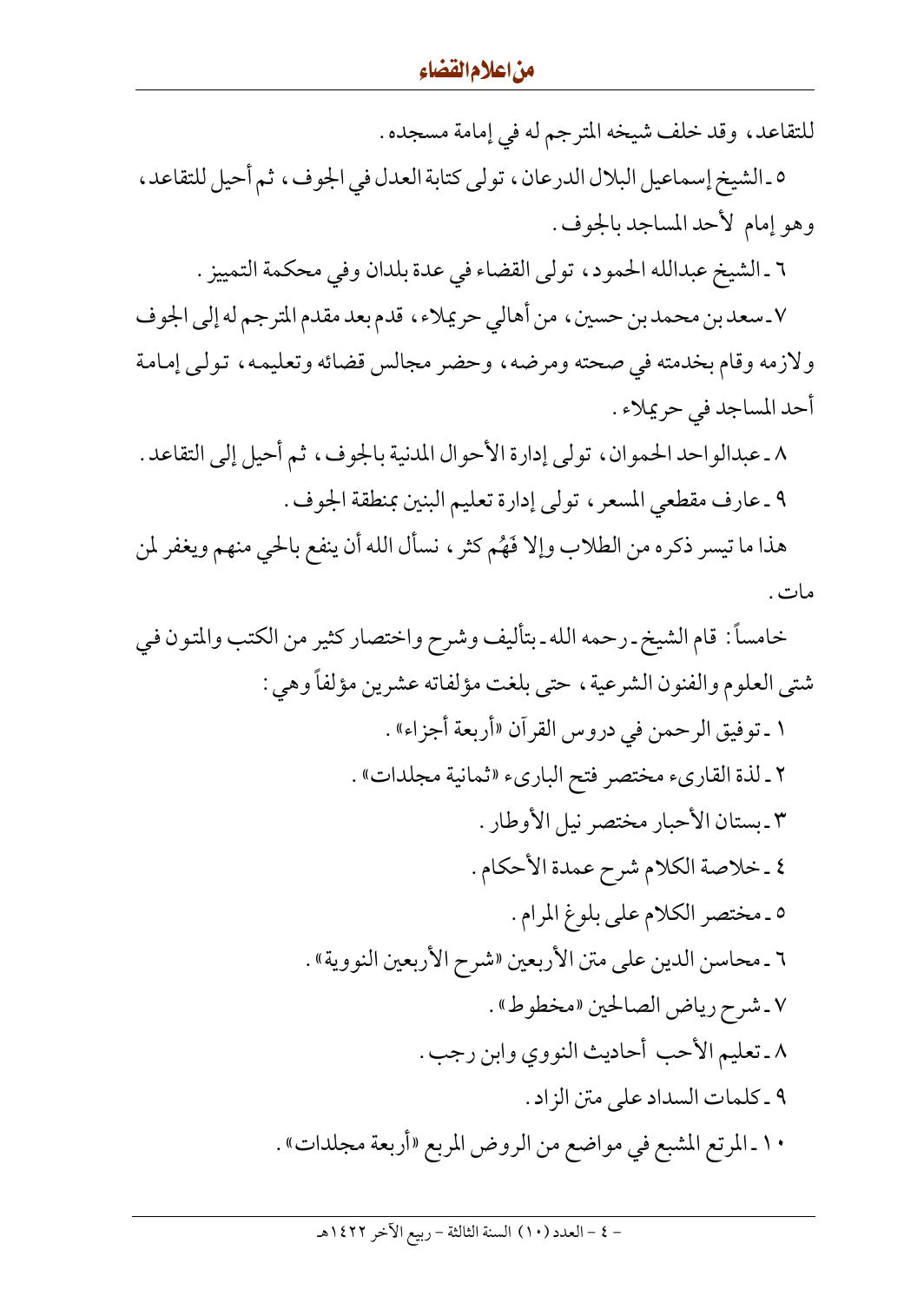١١ ـ الدلائل القاطعة في المواريث الواقعة . ١٢ ـ السبيكة الذهبية على متن الرحبية . ١٣ ـ القول الصائب في حكم بيع اللحم بالتمر الغائب . ١٤ ـ غذاء القلوب ومفرج الكروب «أذكار وأوراد» . ١٥ ـ القول في الكرة الجسيمة الموافق للفطر السليمة «مجلد» . ١٦ ـ تجارة المؤمنين في المرابحة مع رب العالمين . ١٧ ـ نصيحة دينية نافعة . ١٨ ـ مقام الرشاد بين التقليد والاجتهاد . ١٩ ـ مفتاح العربية على متن الأجرومية . ٢٠ ـ صلة الأحباب شرح ملحة الإعراب . وقد وفق لتأليف هذه الكتب بعد توفيق الله لتهيؤ أمرين اثنين هما : الأول : وجود مكتبة لديه تحوى نفائس المخطوطات والمطبوعات . الآخر : اقتطاع جزء من وقته يومياً للقراءة والتأليف، وذلك بعد إشراق الشمس إلىي قبيل خروجه لمجلس القضاء، وهذا الوقت من أكثر الأوقات بركة، وأشدها استحضاراً للذهن والفكر .

## صفاته الخلْقية والخُلقية:

أما عن صفاته الخلقية ، فقد كان أبيض البشرة مشوباً بحمرة قليلاً ، متوسط القامة ، ويميل إلى الطول قليلاً، حسن الوجه ذا لحية كثة ، ربعة من الرجال ، يعتني بلبس العمامة البيضاء .

أما صفاته الخُلقية فقد كان ذا خلق رفيع كريم، يمتاز بلين الجانب وبشاشة الوجه، ولا يغضب إلا إذا انتهكت محارم الله ، ولا تأخذه في الله لومة لائم ، يتوخى النصح والتعليم والدعوة إلى سبيله والعدل في حكمه، زاهداً في حطام الدنيا، راغباً في الدار الباقية،